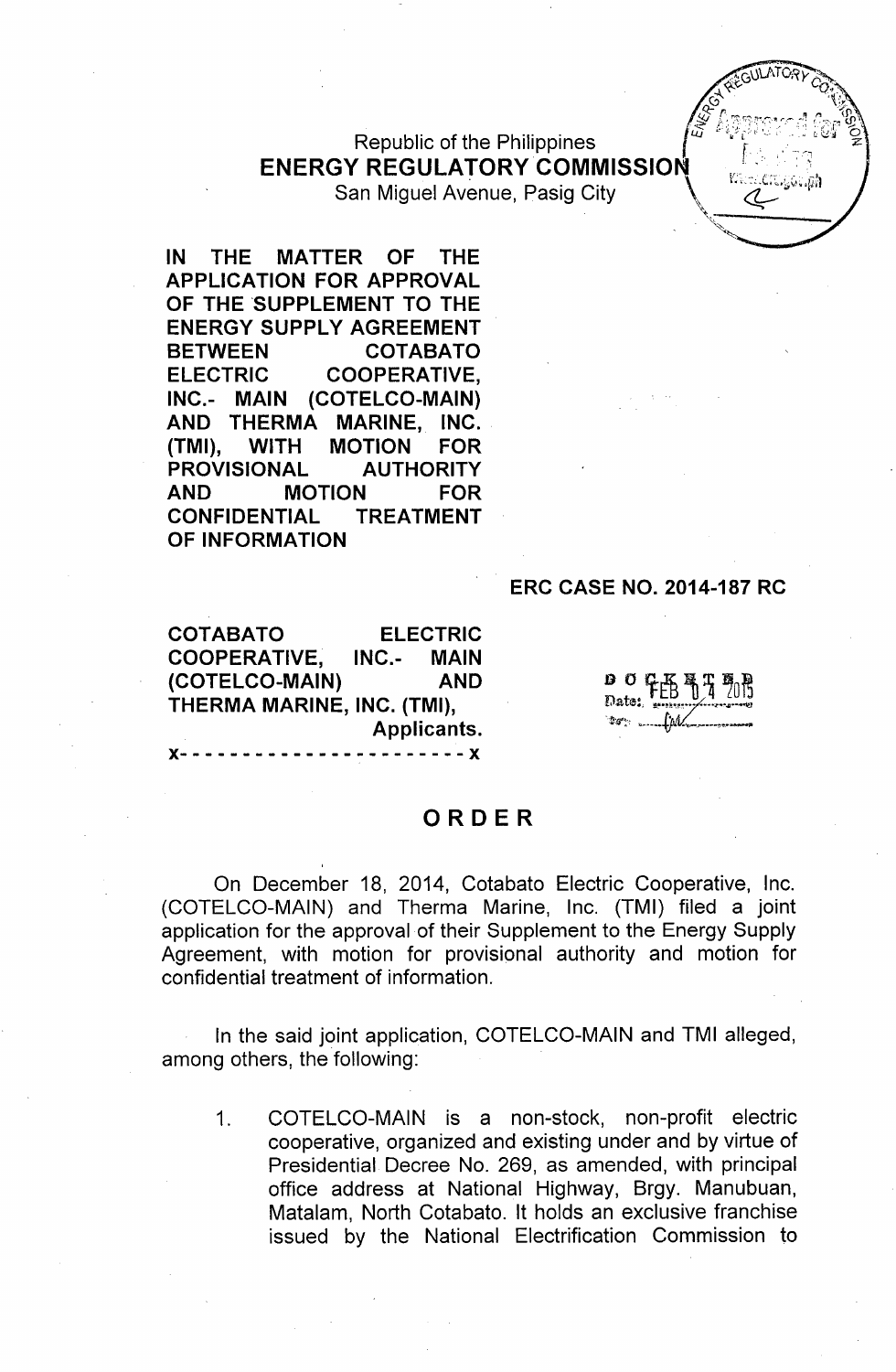operate an electric light and power distribution service in the City of Kidapawan and eleven (11) Municipalities of the Province of Cotabato, namely: Makilala, Kabacan, Carmen, M'lang, Tulunan, Matalam, President Roxas, Magpet, Antipas, Arakan, and Banisilan (Franchise Area);

- 2. TMI is a generation company duly organized and existing under the laws of the Republic of the Philippines with principal office address in Mobile 2, Lawis, Sta. Ana, Nasipit, Agusan del Norte. Copies of TMl's Securities and Exchange Commission Certificate of Registration, Articles of Incorporation and By-Laws, General Information Sheet and Audited Financial Statements are attached to the joint application as Annexes "A", "B", "C" and  $"D,"$  respectively;
	- 2.1 TMI owns and operates the 100 MW Power Barge No. 117 (PB 117) in Nasipit, Agusan Del Norte and the 100 MW Power Barge No. 118 (PB 118) in Maco, Compostela Valley, which it acquired from the Power Sector Assets and Liabilities Management Corporation (PSALM) upon their privatization in accordance with Republic Act No. 9136, otherwise known as the "Electric Power Industry Reform Act of 2001 (EPIRA); and
	- 2.2 TMI is joining COTELCO-MAIN as co-applicant in this case in order to assist it in securing approval of the terms and conditions of the Energy Supply Agreement dated 24 February 2012 (ESA),as amended by the Supplement to the Energy Supply Agreement dated 15 June 2014 (Supplement Agreement), entered into by and between COTELCO-MAIN and TM!.

### NATURE OF THE APPLICATION

3. The instant joint application seeks approval by the Commission of the ESA, as amended by the Supplement Agreement, entered into by and between COTELCO-MAIN and TMI, pursuant to Rule 20 (8) of the Commission's Rules of Practice and Procedure (ERC Rules), and other pertinent rules and regulations.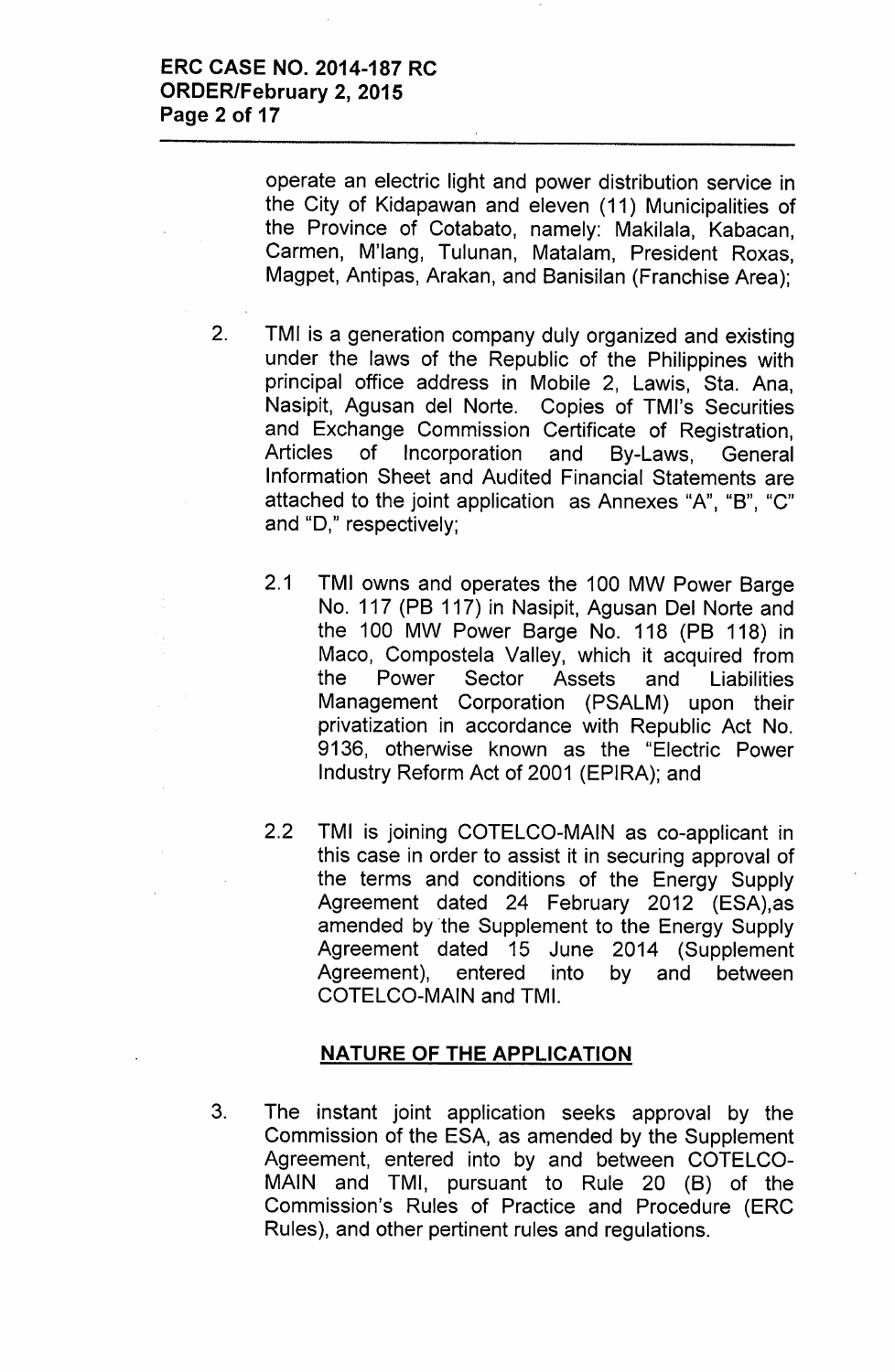Copies of the ESA and the Supplement Agreement are attached to the joint application as Annexes "E" and "F", respectively;

# STATEMENT OF FACTS

- 4. COTELCO-MAIN currently sources the bulk of its electricity requirements from the Power Sector Assets and Liabilities Management Corporation (PSALM) and the remainder from TMI.
	- 4.1 On February 24, 2012, COTELCO-MAIN entered into an ESA with TMI for the supply of 8MW for a term of three (3) years from Effective Date, or from May 8, 2012 (Original Term). The ESA was approved by the Commission in a Decision dated November 26,2012 in ERC Case No. 2012-058RC, with the following applicable rates:

| <b>Cost Component</b>                     |     | <b>Approved Rates</b>                                                                                                                                                                                             |     |  |  |
|-------------------------------------------|-----|-------------------------------------------------------------------------------------------------------------------------------------------------------------------------------------------------------------------|-----|--|--|
| Capacity                                  | Fee | 2012                                                                                                                                                                                                              | 278 |  |  |
| (PhP/kW/month)                            |     | 2013                                                                                                                                                                                                              | 296 |  |  |
|                                           |     | 2014                                                                                                                                                                                                              | 323 |  |  |
|                                           |     | 2015                                                                                                                                                                                                              | 305 |  |  |
| Fixed<br><b>O&amp;M</b><br>(PhP/kW/month) | Fee | 239                                                                                                                                                                                                               |     |  |  |
| Energy Fee (PhP/kWh)                      |     | 0.14864                                                                                                                                                                                                           |     |  |  |
| <b>Fuel and Lube Oil Rate</b>             |     | Pass thru cost based on<br>fuel<br>consumption rates of 0.2358 liter/kWh<br>or actual, whichever is lower, for Heavy<br>Fuel Oil (HFO) and 0.0024 liter/kWh or<br>actual, whichever is lower, for Lube Oil<br>LO. |     |  |  |

4.2 Details of COTELCO-MAIN's other supply contracts are as follows: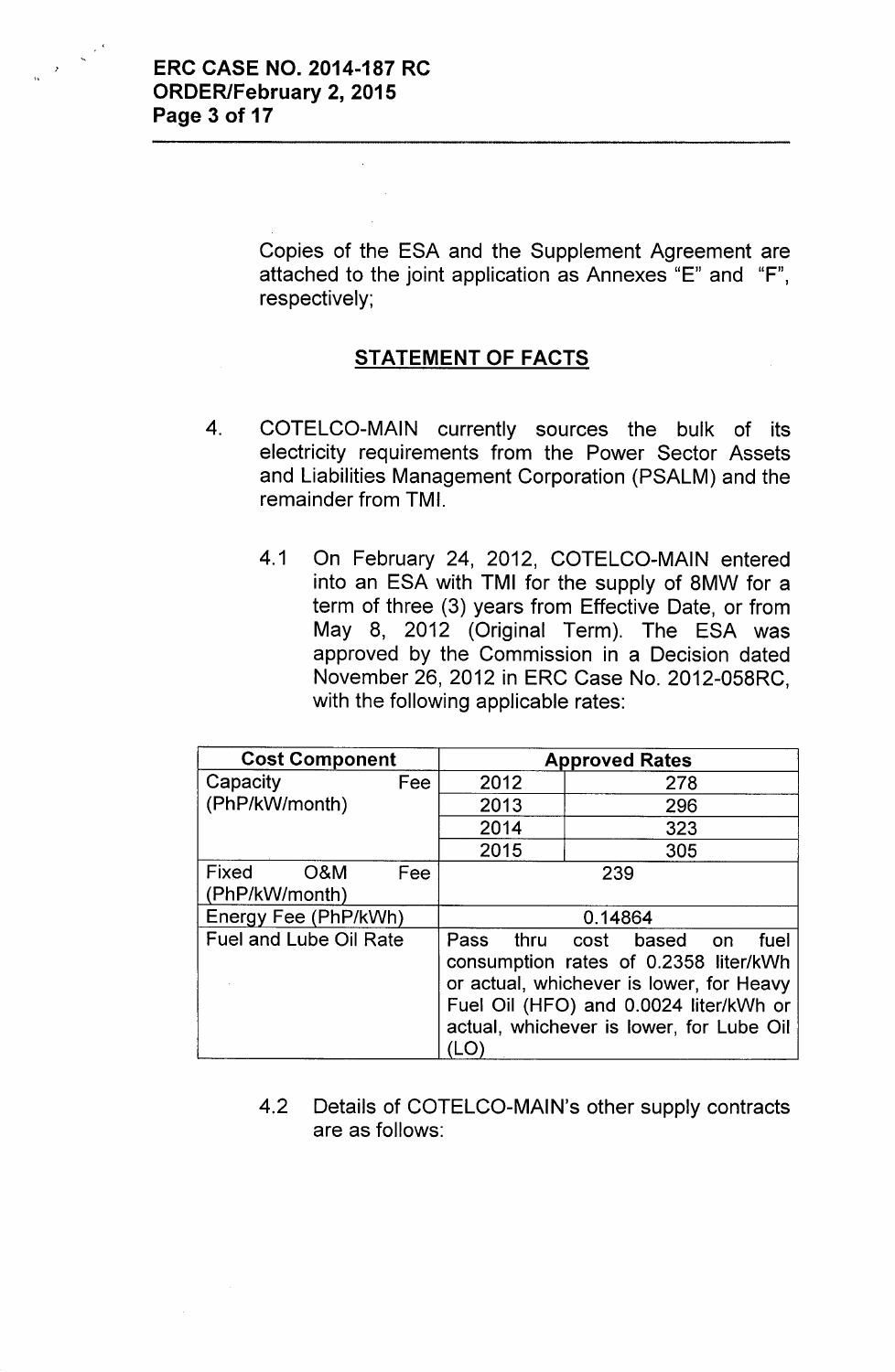| <b>SUPPLIER</b>                                | <b>CONTRACT</b><br><b>CAPACITY</b><br>(MW) | <b>TERM</b> | <b>INDICATIVE</b><br><b>COMMENCE</b><br><b>MENT DATE</b> | <b>ERC</b><br><b>APPROVAL</b>      |
|------------------------------------------------|--------------------------------------------|-------------|----------------------------------------------------------|------------------------------------|
| <b>NPC/PSALM</b>                               | 11.98                                      | 2014-2016   | Current<br>Supplier                                      | Current<br>Supplier                |
| TMI                                            | 8                                          | 2012-2015   | Current<br>Supplier                                      | Current<br>Supplier                |
| <b>TSI</b>                                     | 10                                         | 2015-2040   | <b>Early 2015</b>                                        | <b>With ERC</b><br>approval        |
| <b>GNPOWER</b>                                 | 5                                          | 2017-2037   | 2017                                                     | With PA from<br><b>ERC</b>         |
| <b>SEC</b>                                     | 10                                         | 2016-2041   | Late 2016                                                | For ERC<br>approval                |
| <b>SMCPC</b>                                   | 10                                         | 2016-2026   | 2016                                                     | Application<br>still on<br>process |
| <b>FDC Misamis</b><br>Power Corp.              | 5                                          | 2016-2031   | 2016                                                     | Application<br>still on<br>process |
| <b>FDC Misamis</b><br>Power Corp.<br>(M1 & M2) | 5                                          | 2016-2024   | 2016                                                     | Application<br>still on<br>process |

- 5. It is expected that the energy requirements of COTELCO-MAIN's customers will significantly increase in the next few years as demonstrated by COTELCO-MAIN's Distribution Development Plan ("DDP"), which is hereto attached as Annex "G";
- 6. The expiration of the Contract for the Supply of Electric Energy with PSALM in December 2016, as well as the projected increase in the energy requirements of COTELCO-MAIN's customers will result in a shortage of the energy available to it and its customers;
- 7. On June 15, 2014, COTELCO-MAIN and TMI executed the Supplement Agreement extending the term of the ESA for an additional period of three (3) years from the expiration of the term (Additional Term) and stipulating the rights and obligations of the Parties during the Additional Term, which shall be under the same terms and conditions of the ESA, subject to the following: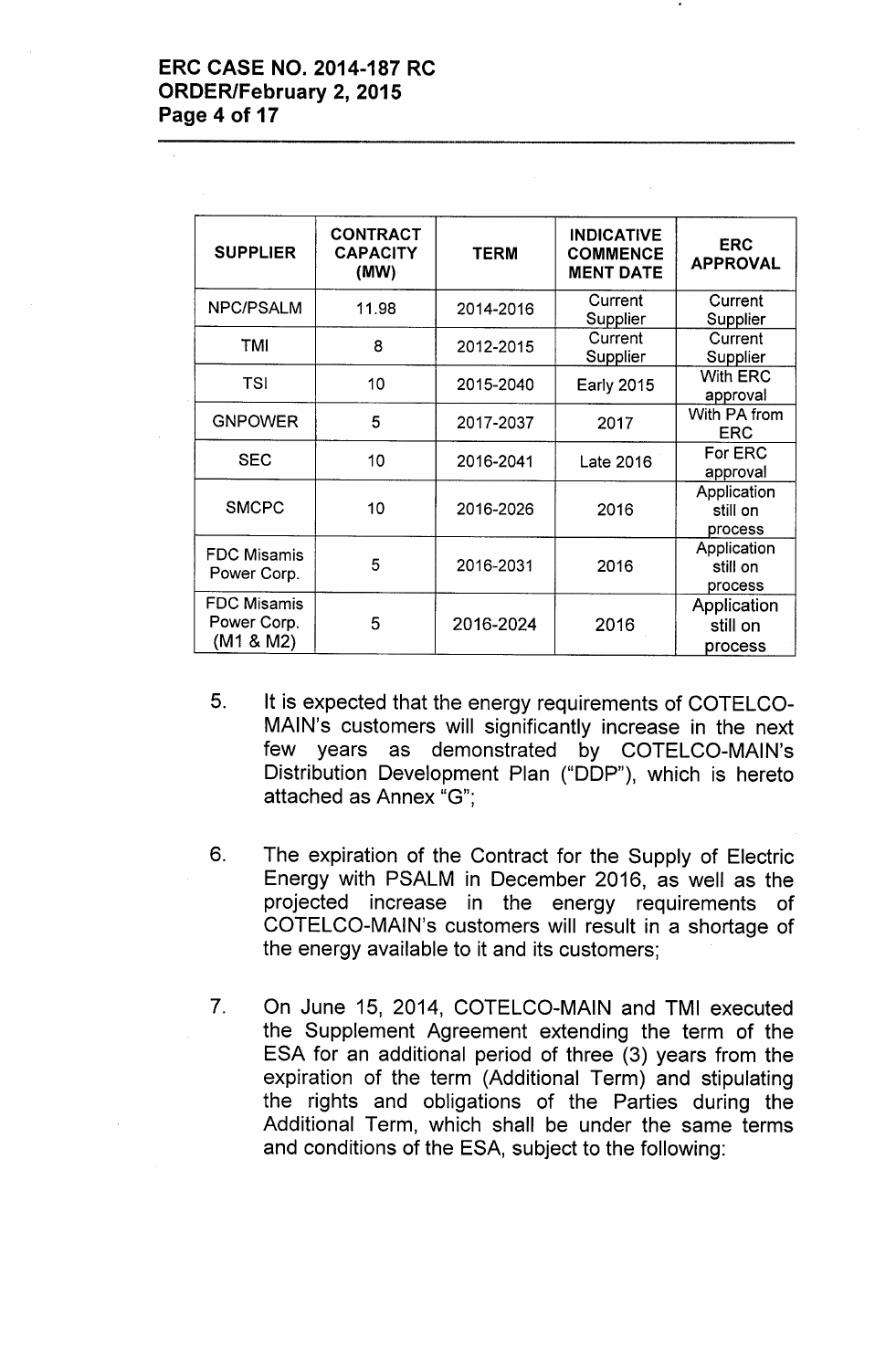# SALIENT PROVISIONS OF THE ESA AS AMENDED BY THE SUPPLEMENT AGREEMENT

- 8. Additional Term. The Supplement to the ESA provides that the ESA shall remain in force for an additional period of three (3) years from the expiration of the Original Term, commencing on 9 May 2015 and shall terminate on 8 May 2018 unless either Party sends a written notice of pretermination to the other Party at least sixty (60) days prior to the end of each contract year. The Supplement to the ESA further provides that it may be terminated effective on the Operations Effective Date defined in the Energy Supply Agreement between COTELCO-MAIN and TSI covering the supply of power from the coal-fired power plant of TSI or, if Operations Effective Date of TSI has not yet occurred by the end of the Additional Term, the ESA shall be automatically renewed on a year-to-year basis, unless earlier terminated in accordance with the provisions of the ESA. Upon expiration of the Additional Term, and any extensions thereof, the Parties may agree to further extend the term of the Agreement under the same terms and conditions of the ESA, as amended by the Supplement Agreement;
- 9. Electricity Fees. Beginning on the expiration of the Original Term, the Electricity Fees shall be computed based on the following values:<sup>1</sup>

|             |           | 2013    | 2014    | 2015    | 2016    | 2017    | 2018    |
|-------------|-----------|---------|---------|---------|---------|---------|---------|
| СF          | PhP/kW/mo | 296     | 323     | 305     | 287     | 268     | 250     |
| <b>FOM</b>  | PhP/kW/mo | 239     | 314     | 314     | 314     | 314     | 314     |
| EF          | PhP/kWh   | 0.14864 | 0.15245 | 0.15245 | 0.15245 | 0.15245 | 0.15245 |
| <b>HFCR</b> | L/kWh     | 0.23580 | 0.23580 | 0.23580 | 0.23580 | 0.23580 | 0.23580 |
| LOCR        | L/kWh     | 0.00240 | 0.00240 | 0.00240 | 0.00240 | 0.00240 | 0.00240 |

<sup>&</sup>lt;sup>1</sup> The CF and FOM for 2013 to 2015 and the EF for 2013 are based on the Decision of the Honorable Commission dated 26 November 2012 in ERC Case No. 2011-058 RC, while the HFCR and LOCR for 2013 to 2015 are based on the Decisions of even date in ERC Case Nos. 2012-057 RC, 2012-060 RC, 2012-058 RC, 2012-045 RC, 2012-063 RC, 2012-086 RC, 2012- 039 RC, 2011-126 RC, 2011-114 RC, and 2011-087 RC, approving other ESAs executed by TMI.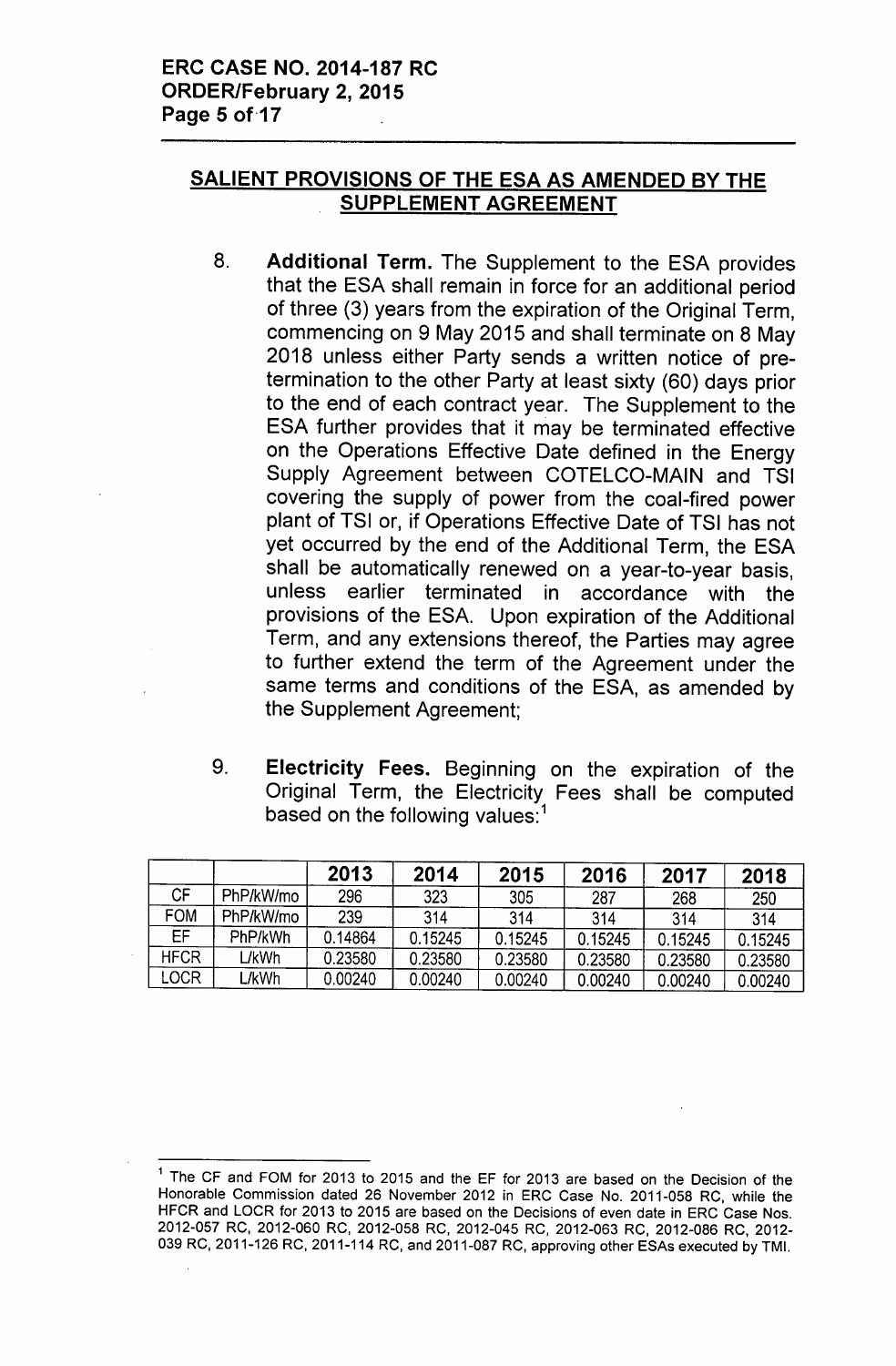9.1 The formula for FC in item 2 (Contract Energy Fee per month) of Schedule III (Contract Energy Fee) of the ESA shall be deemed amended to read as follows:<sup>2</sup>

$$
FC = [CF + (FOM)(IF_f)] BC + \left[ \left( \frac{INS}{12} \right) \frac{BC}{TotalBC} \right]
$$

 $INS = INS_y - INS_1$ 

Where:

- $INS<sub>y</sub>$  = actual insurance cost for the two barges for the current year
- $INS<sub>1</sub> =$ PhP43,035,782.00 for the two barges, representing insurance cost included in the FOM
- 9.2 Hence, the formula for Contract Energy Fee per Month as provided in the ESA shall be:<sup>3</sup>

 $CBF = FC + VC$ 

$$
FC = [CF + (FOM)(IF_f)] BC + \left[ \left( \frac{INS}{12} \right) \frac{BC}{TotalBC} \right]
$$

 $VC = [(EF)(IF_v) + FLR]ED_m$ 

 $\bar{z}$ 

For calendar month  $m = 1, 2, ..., 12$ 

Where:

| $CEF =$   |              | Contract Energy Fee in Php                                                         |
|-----------|--------------|------------------------------------------------------------------------------------|
| EF        | $\mathbf{r}$ | Energy Fee (before adding the applicable VAT) for<br>the Billing Period in Php/kWh |
| FC.       | $=$          | Fixed charge per month in Pesos                                                    |
| <b>VC</b> | $\equiv$     | Variable charge per month in Pesos                                                 |

<sup>2</sup> Supplement Agreement, Section 2.2

 $\hat{r}$ 

<sup>&</sup>lt;sup>3</sup> ESA, Schedule III, Item 2, as amended by the Section 2 of the Supplement Agreement.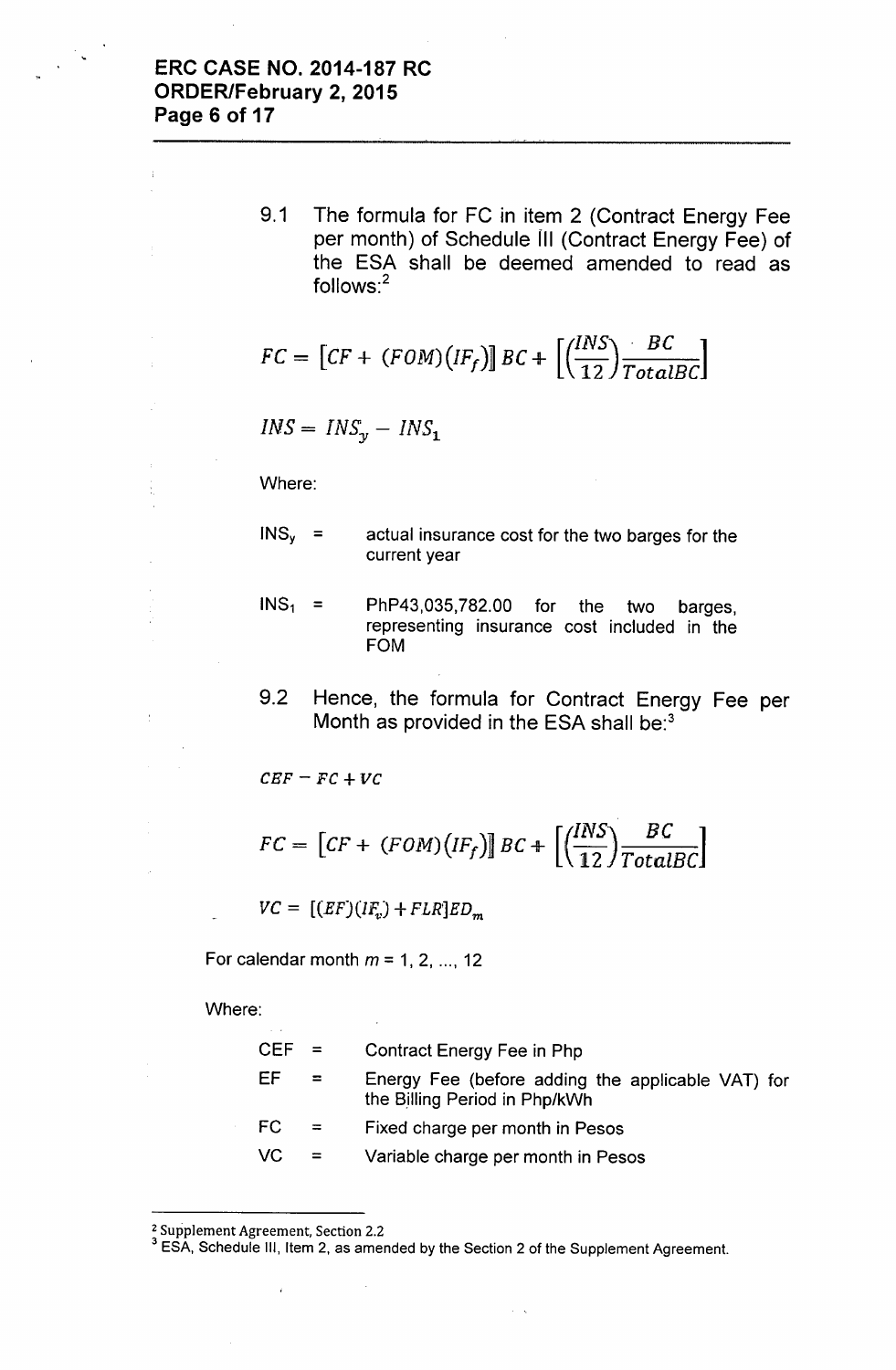- CF = the Capacity fee in Php/kW/month for the current Contract Year
- FOM = Fixed O&M fee in Php/kW/month
- $IF<sub>f</sub>$  = Inflation factor for fixed O&M fee
- BC = Billing Capacity in kW or 8,OOOkW

 $INS = INS_v - INS_1$ 

Where:

- $INS<sub>y</sub>$  = actual insurance cost for the two barges for the current year
- $INS<sub>1</sub>$  $=$ PhP43,035,782.00. for the two barges, representing insurance cost included in the FOM

 $IF_v$  = Inflation factor for Energy Fee

TotalBC= Total Billing Capacity for all Energy Supply Agreements entered into by Supplier which have achieved effectivity date and for the duration of such effectivity, as such terms and conditions are defined under the respective Energy Supply Agreements

FLR = Fuel oil, lube oil and related fuel rate in Php/kWh

**ED<sup>m</sup> =** The Sum of the hourly volumes of Contract Energy as found in the Contract Energy Schedule (or as revised by the Parties or by MSO/MSO RCC) for the Billing Period primarily associated with calendar month  $m$ (for example December 26-January 25 is associated with January) (and adjusted for transmission losses, if any, imputed by the transmission service provider if measured at a meter other than the Generator Metering Point), in kWh

The Fixed Charge ("FC") shall be proportionately adjusted if:

- a. The Contract Energy Delivery days in a Billing Period are less the total number of days in the Billing Period (to adjust to first and last Billing Periods of the ESA); and
- b. The non-delivery days (or fraction thereof) in any Billing Period caused by Allowed Downtime described under Section 8 of the ESA.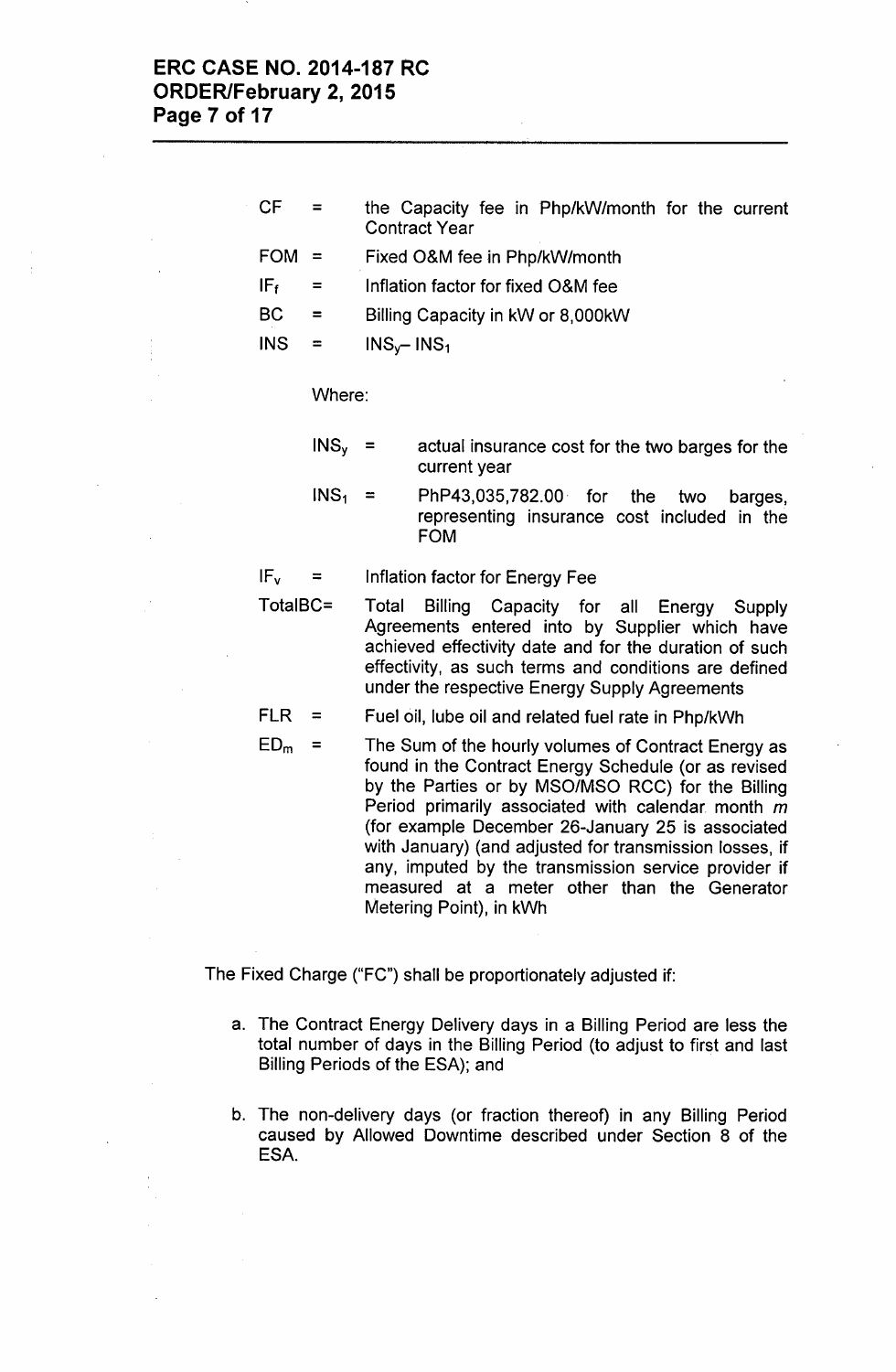9.3 Finally, the base indices in Item 3 (Inflation Factor) of Schedule III (Contract Energy Fee) of the ESA shall be deemed amended to read as follows:<sup>4</sup>

 $PCPI<sub>b</sub>$  = Philippine CPI of 126.4 as of June 2011

 $UCPI<sub>b</sub> = US CPU of 225.722 as of June 2011$ 

 $ECPI_b = EURO$  CPI of 113.10 as of June 2011

 $JCPI<sub>b</sub> = Japan CPI of 99.9 as of June 2011$ 

- 10. Billing Capacity. In the event that TMI is required to reduce its installed capacity in order to remain compliant with Section 45 of the EPIRA, TMI shall have the right to reduce the Billing Capacity of COTELCO-MAIN to the extent of the reduction required under Section 45 of the EPIRA, provided that, the reduction in the Billing Capacity of COTELCO-MAIN shall not exceed its pro rata share in the total Billing Capacity of TMI in relation with other offtakers of TMI $5$ ;
- 11. Contract Energy. Under the ESA, TMI shall make available, on a monthly basis, the capacity of 8MW, to be delivered in accordance with the Schedule of Contract of Energy under the ESA;
- 12. Additional Energy. TMI may, at its option, make available to COTELCO-MAIN such energy in excess of the contracted energy for which COTELCO-MAIN shall be liable to pay the Additional Energy Fee consisting of variable and fixed charges pro-rated for the hours of delivery of the additional energy, subject to annual adjustments. The same formula for the Additional Energy Fee Rate under the ESA shall continue to be in effect;

<sup>&</sup>lt;sup>4</sup>Supplement Agreement, Section 2.3.

<sup>5</sup> Supplement Agreement, Clause 2.9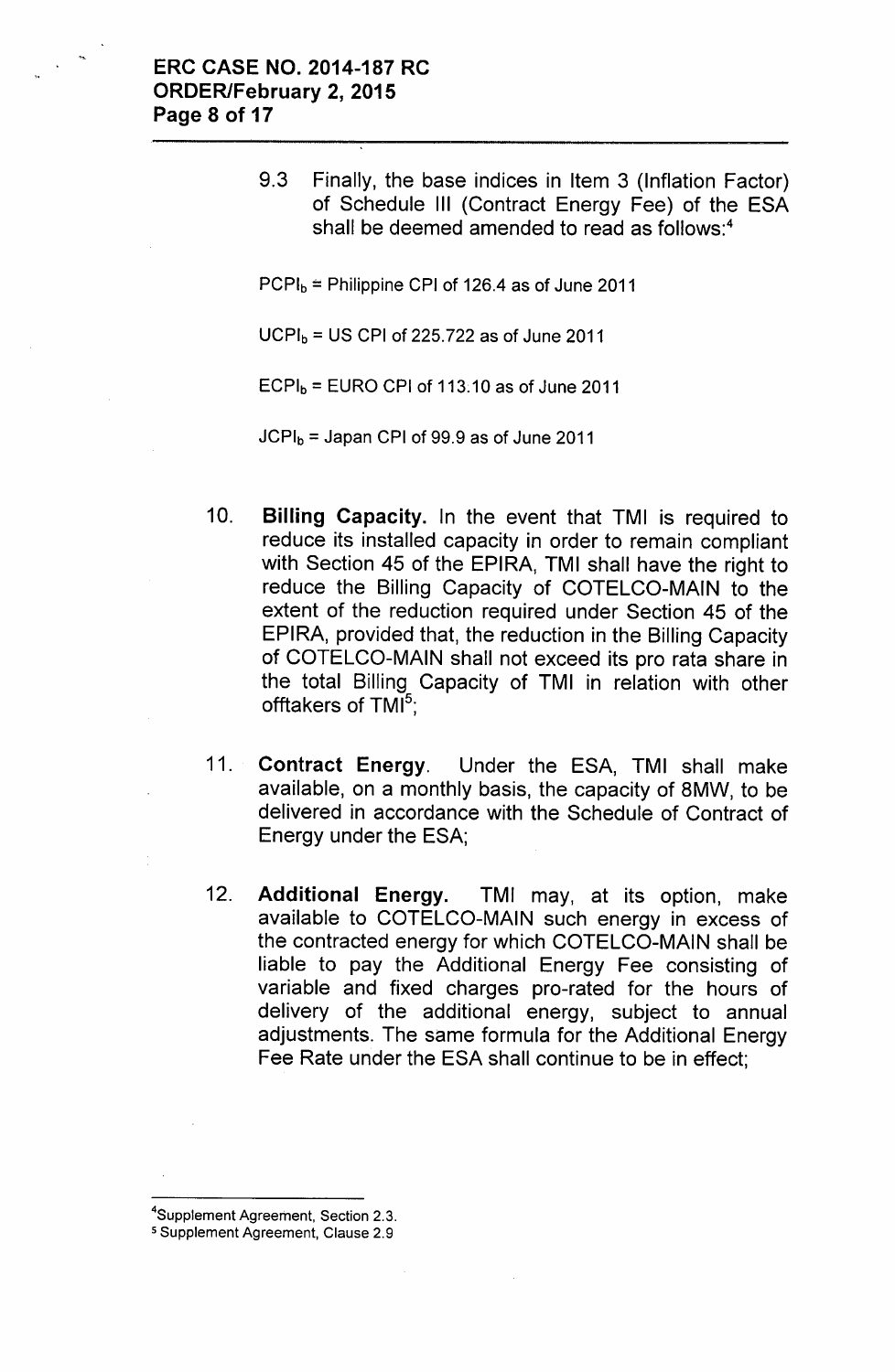$\Delta\Delta$ 

- 13. Load Curtailment Adjustment. For Contract Energy subject of load curtailment, COTELCO-MAIN shall pay the Load Curtailment Adjustment in lieu of the Capacity Fee component of the electricity fees. The same formula for the Load Curtailment Adjustment Rate under the ESA shall continue to be in effect;
- 14. Replacement Energy. TMI has the option but not the obligation to source replacement or alternative supply from its own back-up facility and/or any third party to supply all or part of the Contract Energy;
- 15. Security Deposit. Before the commencement of the second (2<sup>nd</sup>) Contract Year and each Contract Year thereafter, COTELCO-MAIN shall provide TMI a Renewal Security Deposit in the form of a Standby Letter of Credit in an amount equivalent to the estimated average one month Invoice projected for the next twelve (12) months as agreed by TMI and COTELCO-MAIN or, in case of disagreement, in an amount equal to the highest Invoice issued by TMI to COTELCO-MAIN in the twelve (12) months immediately preceding the Commencement of such Contract Year;<sup>6</sup>
- 16. Application Costs. The Supplement Agreement provides that COTELCO-MAIN shall bear the costs of all filing fees, costs of publication, legal fees and similar costs arising from the preparation and filing of the instant application;
- 17. The extension of the Contract Term under the Supplement Agreement and the implementation thereof will redound to the benefit of COTELCO-MAIN's consumers which may otherwise be forced to bear the cost of 8MW purchased from the Interim Mindanao Electricity Market (IMEM) or to suffer a corresponding amount of brownouts. In undertaking the extension of the ESA under the Supplement to the ESA, COTELCO-MAIN seeks to comply with its obligation of providing stable and continuous power supply, pursuant to the Department Circular No. DC 2012-03-004 dated March 19, 2012 of the Department of Energy (DOE);

<sup>&</sup>lt;sup>6</sup>ESA, Clause 6.1.2, as amended by Section 2.4 of the Supplemental Agreement.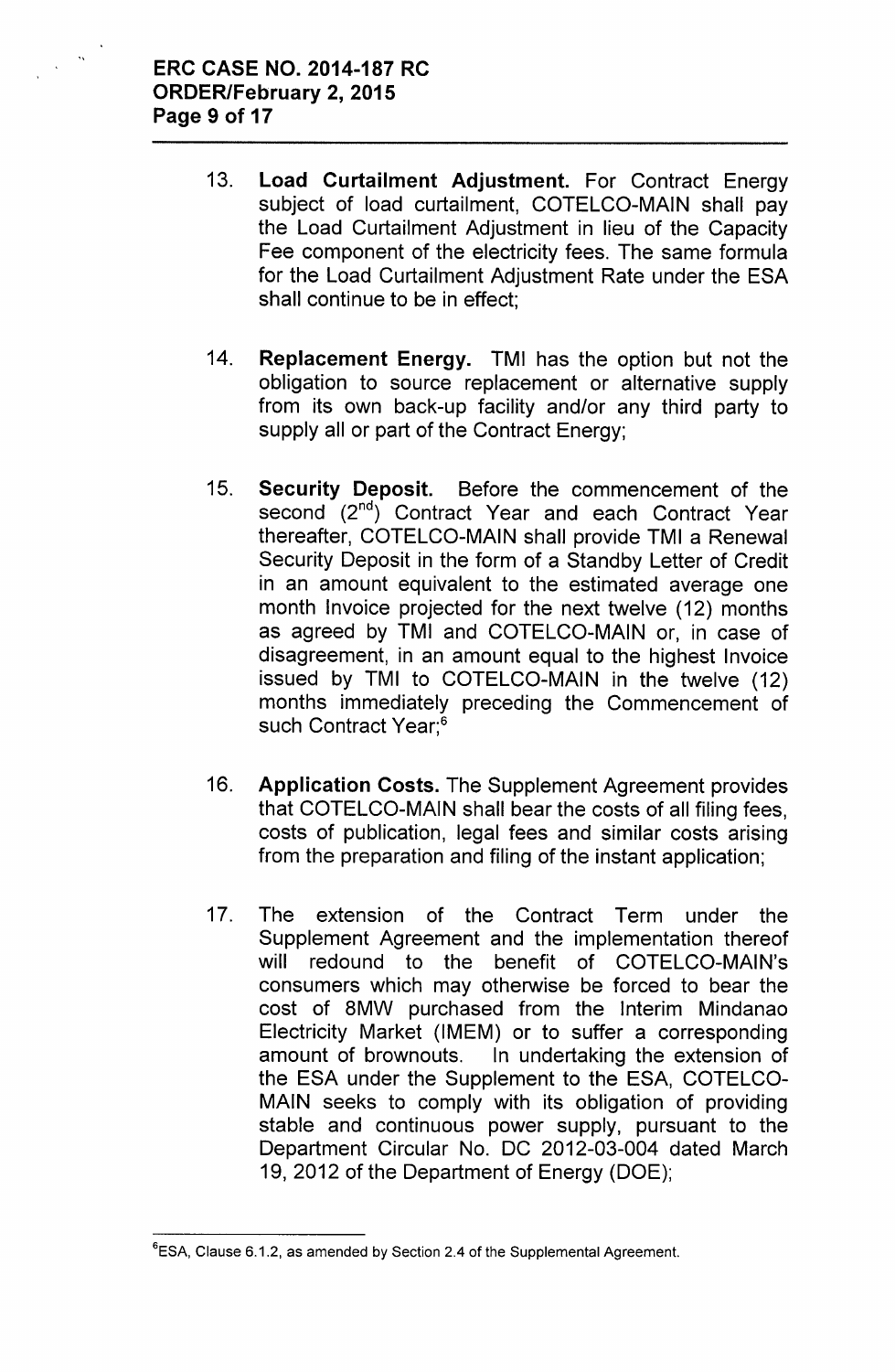#### **SUBMISSIONS**

- 18. In support of the instant application and in compliance with Rule 20 (B) of the ERC Rules of Practice and Procedure, it submits the following additional documents:
	- a. Board of Investments (BOI) Certificate of Registration of TMI (Annex "H" of the joint application);
	- b. Environmental Compliance Certificate (ECC) issued by the Department of Environment and Natural Resources (DENR) to TMI (Annex "I" of the joint application);
	- c. Certification dated March 18, 2014 issued by the National Grid Corporation of the Philippines (NGCP) (Annex "J" of the joint application);
	- d. Certificate of Compliance (COC) issued by the Energy Regulatory Commission (ERC) to TMI (Annex "K" of the joint application);
	- e. Relevant Technical and Economic Characteristics of TMl's Power Barges (Annex "L" of the joint application);
	- f. Sources of Funds/Financial Plans (Annex "M" of the joint application);
	- Q. Purchased Power Rate (Annex "N" of the joint application);
	- h. Cash Flow (Annex "0" of the joint application);
	- i. Financial Model (Annex "P")
	- j. Fuel Procurement Process of TMI (Annex "Q" of the joint application);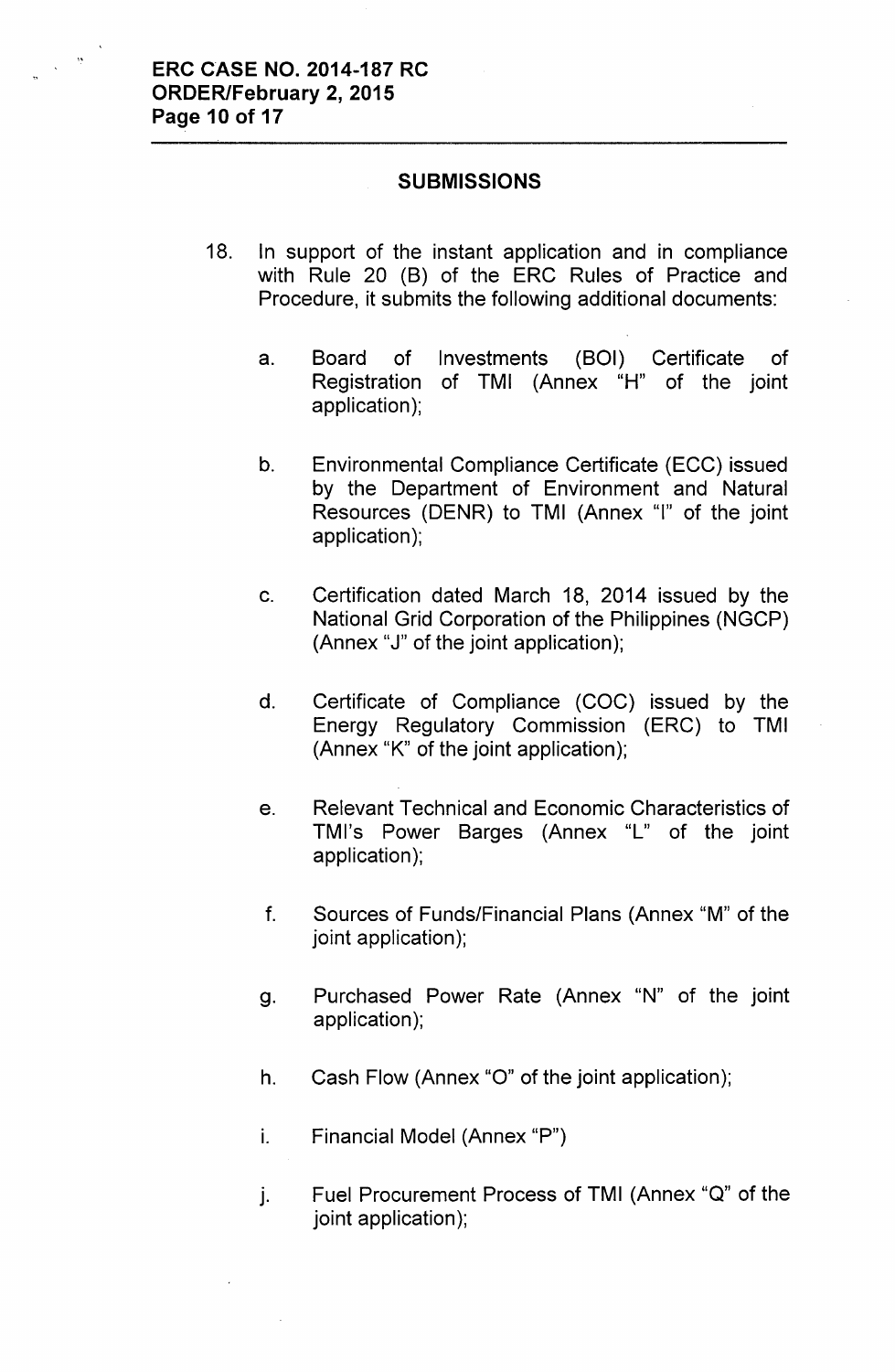- k. Transmission Service Agreement (TSA) executed between COTELCO-MAIN and NGCP (Annex "R" of the joint application);
- I. Certification from PSALM of the insufficiency of its supply to meet COTELCO-MAIN's requirements (Annex "S" of the joint application); and
- m. Procurement Process of COTELCO-MAIN (Annex "T" of the joint application);
- 19. In further compliance with the requirements of the Commission, they considered several scenarios and derived a Rate Impact Simulation based on the said scenarios, which is attached to the joint application as Annex "U" and may be summarized as follows:

| Year | <b>Scenario without</b><br>TMI* PhP/kWh | <b>Scenario</b><br>with TMI*<br><b>PhP/kWh</b> | Increase/<br>(Decrease)<br>PhP/kWh |
|------|-----------------------------------------|------------------------------------------------|------------------------------------|
| 2015 | 4.8334                                  | 4.6325                                         | (0.2009)                           |
| 2016 | 6.0739                                  | 5.8752                                         | (0.1987)                           |
| 2017 | 5.6161                                  | 5.4300                                         | (0.1860)                           |

# MOTIONS FOR PROVISIONAL AUTHORITY AND CONFIDENTIAL TREATMENT OF INFORMATION

- 20. They move for the issuance of a provisional approval of the Supplement Agreement, pending trial on the merits thereof, upon the following reasons:
	- a. Mindanao Power Crisis. The power shortage in Mindanao has remained a critical problem for COTELCO-MAIN which continues to suffer rotating brownouts in the grid. A bilateral agreement, such as the Supplement Agreement, will significantly aid COTELCO-MAIN in minimizing or even eliminating the rotating brownouts in its franchise area which has had a debilitating impact upon the local economy;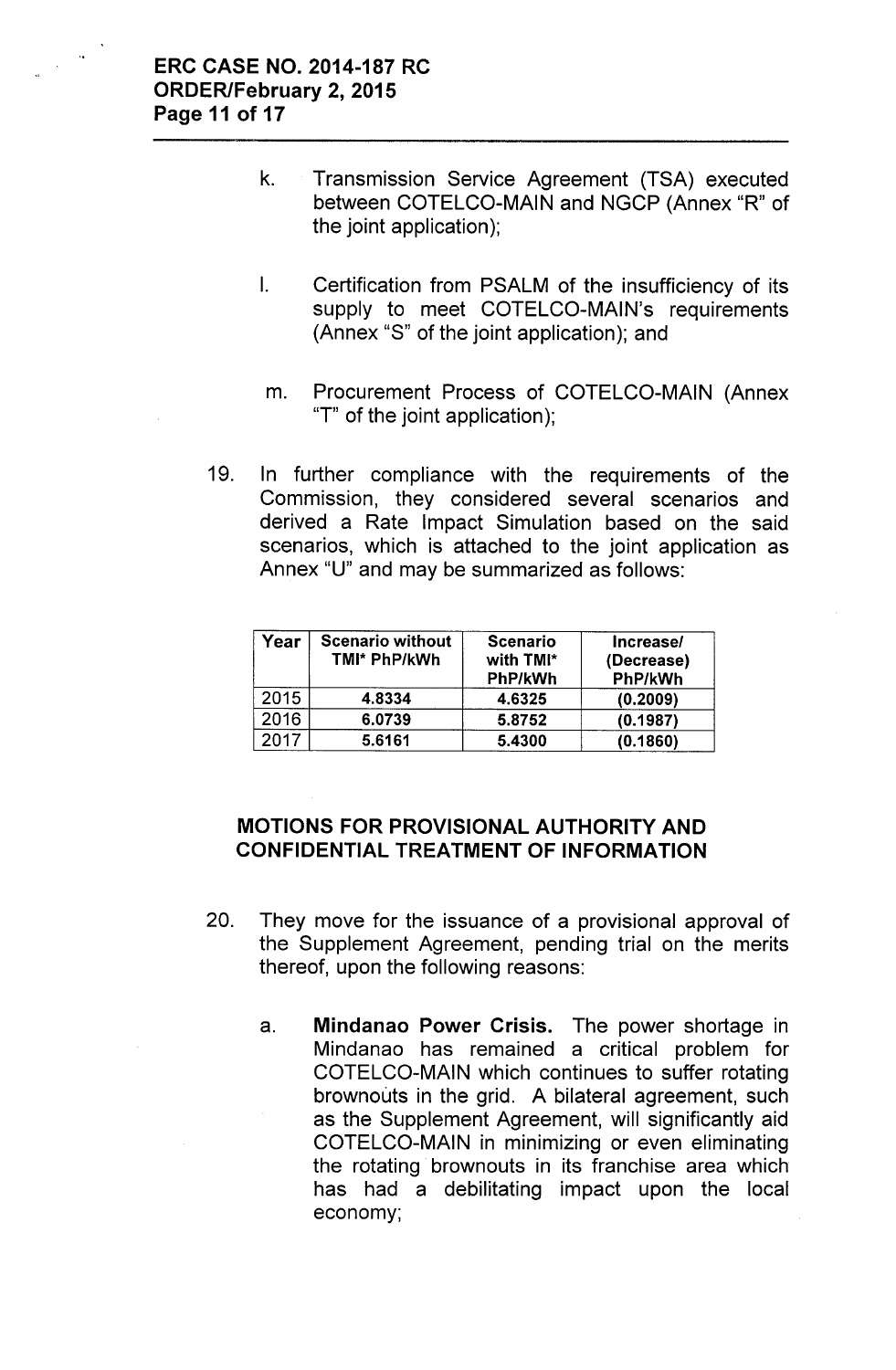- b. **Insufficiency of NPC/PSALM Supply.** The reduction of the NPC/PSALM CSEE capacity from COTELCO-MAIN's portfolio renders imperative a bilateral supply contract to answer for the equivalent capacity, lest COTELCO-MAIN be compelled to resort to the unpredictable and expectedly higher prices in the IMEM or worse, be curtailed for insufficient contracted capacity; and
- c. **Continuing Demand Growth.** As illustrated in its DDP, COTELCO-MAIN is expecting a growth in the total demand of its end-users so that, coupled with reduction of the NPC/PSALM capacity, there is a wide supply gap that urgently needs to be filled. Without the Supplement Agreement, COTELCO-MAIN will be incapable of satisfying the electricity requirements of its end-users who must be forced to suffer brownouts resulting from its curtailment;
- 21. Considering the foregoing, they request the Commission for the provisional approval of the ESA, as amended by the Supplement Agreement to enable COTELCO-MAIN to draw under the said agreement. This will avoid the power interruptions which have caused irreversible losses upon economic productivity within its franchise area. The Affidavit in support of the prayer for the issuance of Provisional Authority is attached to the joint application as Annex "V";
- 22. Under Section 13 of the ESA, each Party undertook to keep in strict confidence and not to disclose to any third party any and all Confidential Information of the other Party;
- 23. Under Rule 4 of the ERC Rules, the Commission may, upon request of a party and determination of the existence of conditions which would warrant such remedy, treat certain information submitted to it as confidential. Pursuant to its undertaking, COTELCO-MAIN and TMI move that Annexes "D", "M", "N", "O", "P", and "Q" not be disclosed and be treated as confidential documents in accordance with Rule 4 of the ERC Rules and accordingly, not be disclosed to persons other than the officers and staff of the Commission, as necessary.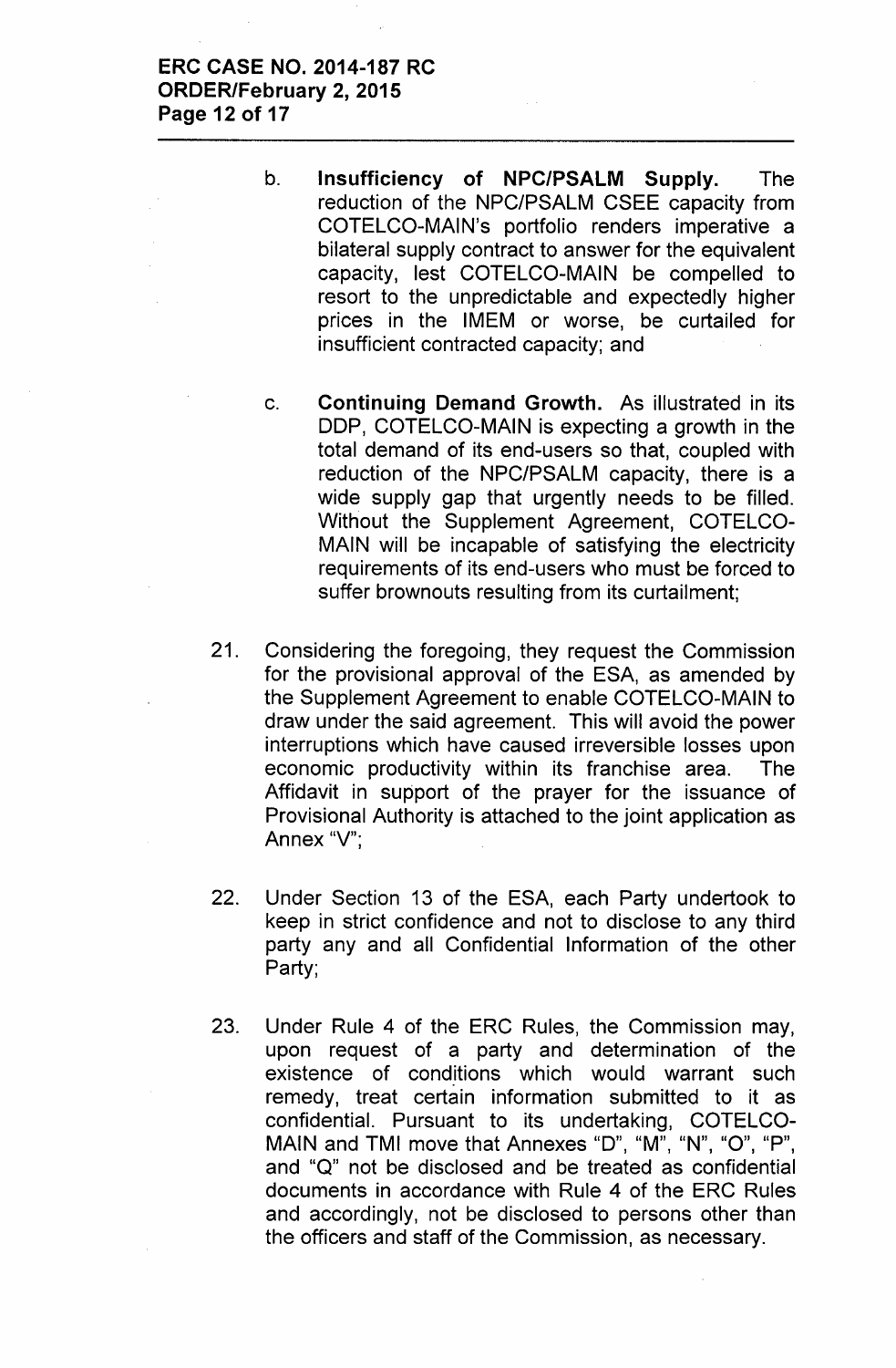These documents contain certain non-public information, data and calculations involving business operations and financial trade secrets reflecting TMl's investment and business calculations;

- 24. They submitted one (1) copy of Annexes "0", "M", "N", "0", "P" and "Q" in a sealed envelope, with the envelope and each page of the document stamped with the word "Confidential"; and
- 25. They pray that the Commission:
	- a. Issue an Order treating Annexes "D", "M", "N", "O", "P" and "Q" and the information contained therein as confidential, directing their non-disclosure to persons other than the officers and staff of the Commission, pursuant to Rule 4 of the ERC Rules, and prescribing the guidelines for the protection thereof;
	- b. Pending trial on the merits, provisionally approve the ESA, as amended by the Supplement Agreement, effective May 9, 2015; and
	- c. After trial on the merits, approve with finality the ESA, as amended by the Supplement Agreement, including the rates, Security Deposit and Application Costs which shall be for the account of COTELCO- . MAIN.

Finding the said joint application to be sufficient in form and in substance with the required fees having been paid, the same is hereby set for jurisdictional hearing, pre-trial conference, expository presentation and evidentiary hearing on March 4, 2015 (Wednesday) at one-thirty in the afternoon (1:30 P.M.) at the ERC Mindanao Field Office, Mintrade Building, Monteverde Avenue corner Sales St., Davao City (in view of the current peace and order situation in Mindanao).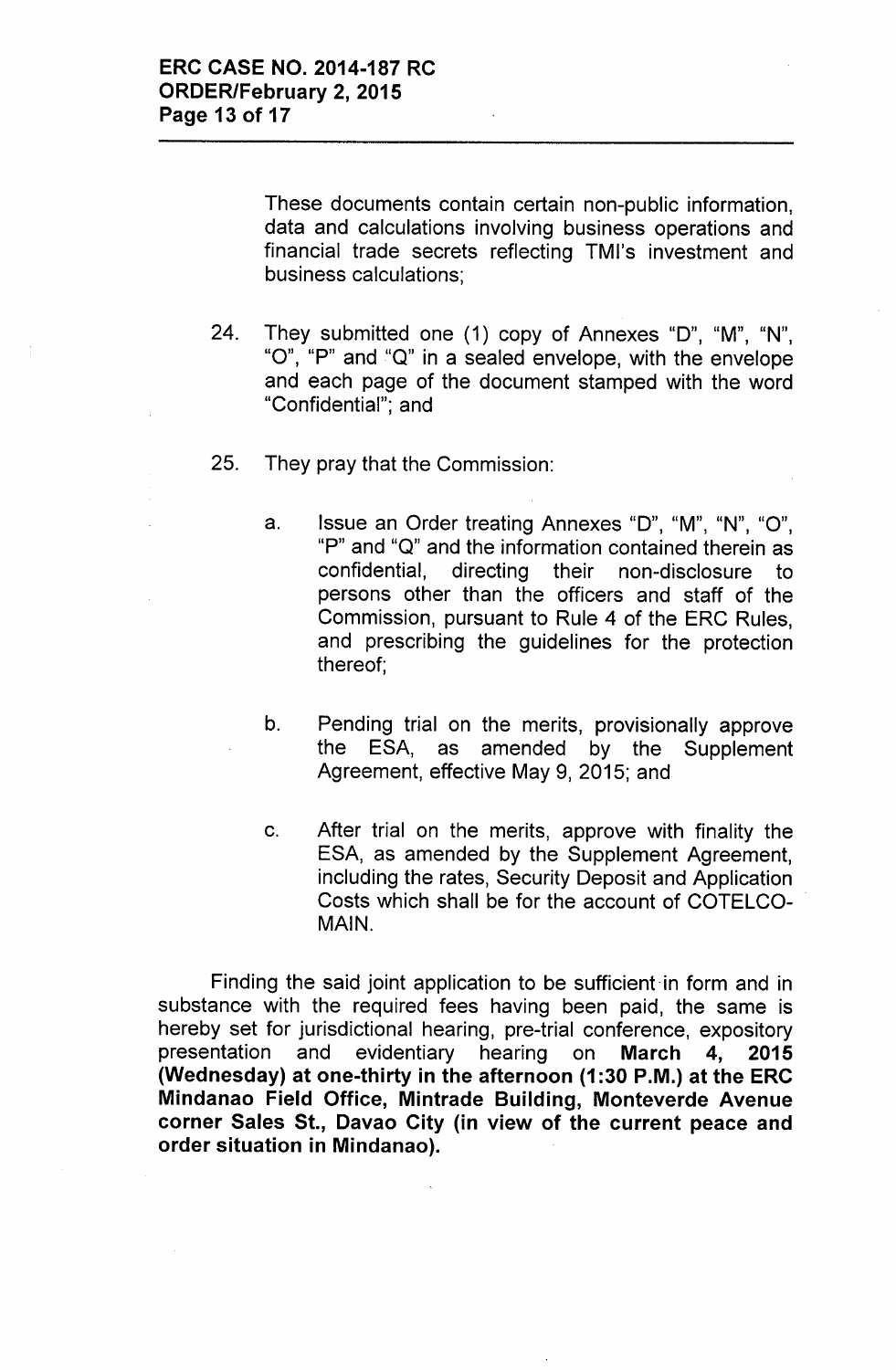#### **ERC CASE NO. 2014-187 RC ORDER/February 2, 2015 Page 14 of 17**

COTELCO-MAIN and TMI are hereby directed to cause the publication of the attached Notice of Public Hearing, at their own expense, twice (2x) for two (2) successive weeks in two (2) newspapers of general circulation in the Philippines, with the date of the last publication to be made not later than ten (10) days before the date of the scheduled initial hearing. They are also directed to inform the consumers within COTELCO-MAIN's franchise area, by any other means available and appropriate, of the filing of the instant joint application, its reasons therefor, and of the scheduled hearing thereon.

Let copies of the joint application, this Order and the attached Notice of Public Hearing be furnished the Office of the Solicitor General (OSG), the Commission on Audit (COA), and the Committees on Energy of both Houses of Congress. They are hereby requested, if they so desire, to send their duly authorized representatives at the scheduled hearing.

Likewise, let copies of this Order and the attached Notice of Public Hearing be furnished the Offices of the Governor of Cotabato and the Mayors of the City/Municipalities within the franchise area of COTELCO-MAIN for appropriate posting thereof on their respective bulletin boards.

COTELCO-MAIN and TMI are hereby directed to furnish all those making requests therefor with copies of the joint application and its attachments, subject to reimbursement of reasonable photocopying costs.

On the date of the initial hearing, COTELCO-MAIN and TMI must submit to the Commission their written Compliance with the jurisdictional requirements attaching therewith, methodically arranged and duly marked, the evidences on the actual posting and publication of the Notice of Public Hearing consisting of certifications issued to that effect, signed by the aforementioned Governor, Mayors or their duly authorized representatives, bearing the seals of their offices, and the affidavits of the Editors or Business Managers of the newspapers where the said Notice of Public Hearing were published together with the complete issues of the said newspapers, and such other proofs of compliance with the requirements of the Commission.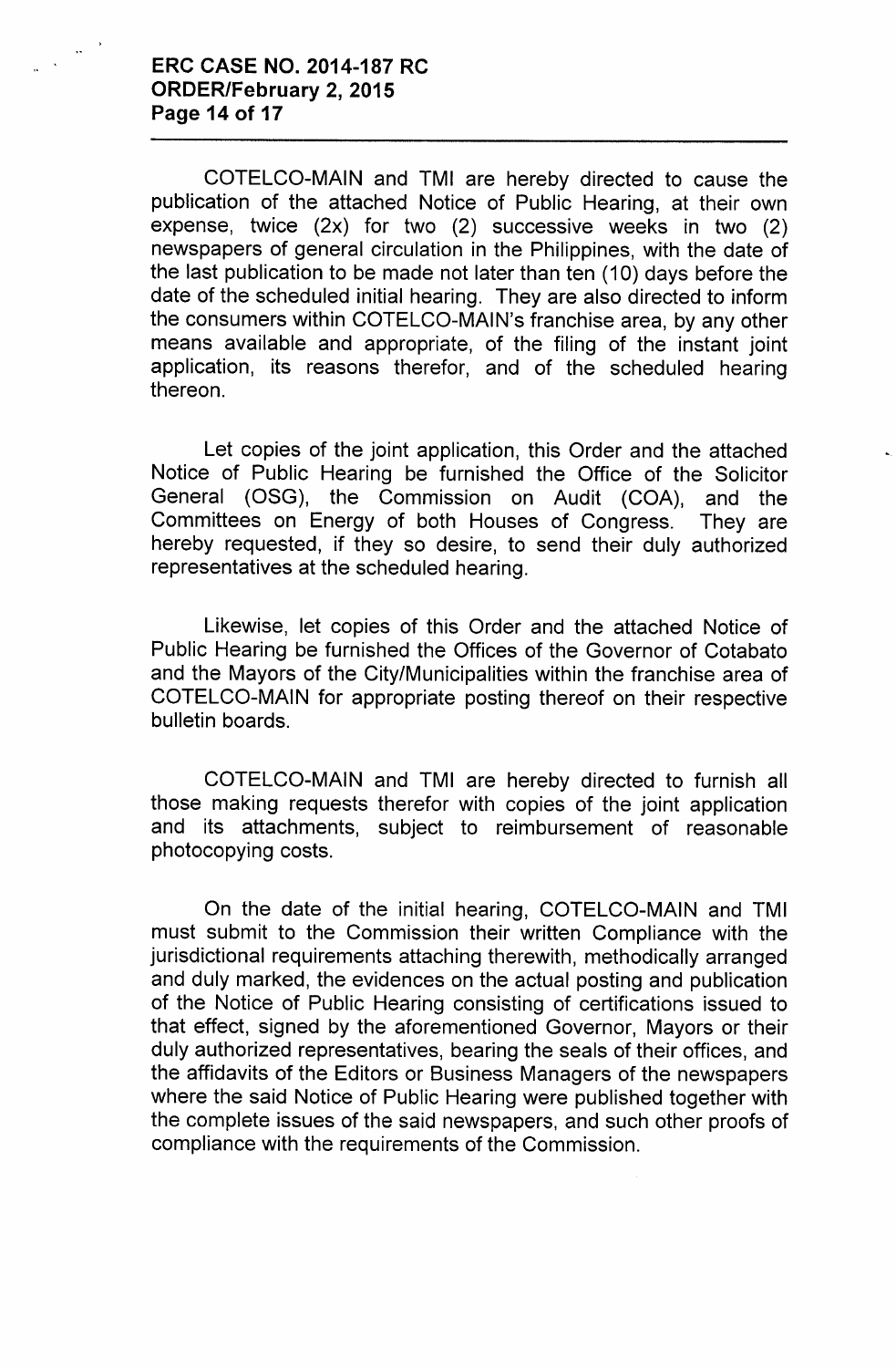COTELCO-MAIN, TMI and all other interested parties are directed to submit, at least five (5) days before the date of initial hearing and pre-trial conference, their respective Pre-trial Briefs containing, among others:

- (a) a summary of admitted facts and proposed stipulation of facts;
- (b) the issues to be tried or resolved;
- (c) the documents or exhibits to be presented, stating the purposes thereof and proposed markings therefor; and
- (d) the number and names of the witnesses, with their written testimonies in an individual affidavit form, to be attached to the Pre-trial Brief.

Failure of COTELCO-MAIN and TMI to submit the required Pre-Trial Brief and Judicial Affidavits of their witnesses within the prescribed period shall be a ground for cancellation of the scheduled hearing, and the resetting of which shall be six (6) months from said date of cancellation.

As part of the pre-trial conference, COTELCO-MAIN and TMI must also be prepared to make an expository presentation of their joint application, aided by whatever communication medium that they may deem appropriate for the purpose, in order to put in plain words and explain, for the benefit of the consumers and other concerned parties, what the joint application is all about and the reasons and justifications being cited in support thereof.

#### SO ORDERED.

Pasig City, February 2, 2015.

FOR AND BY AUTHORITY OF THE COMMISSION:

 $m$ i) p $\int f(\omega)$ 

ZENAIDA G. CRUZ-DUCUT Chairperson *l-.(*

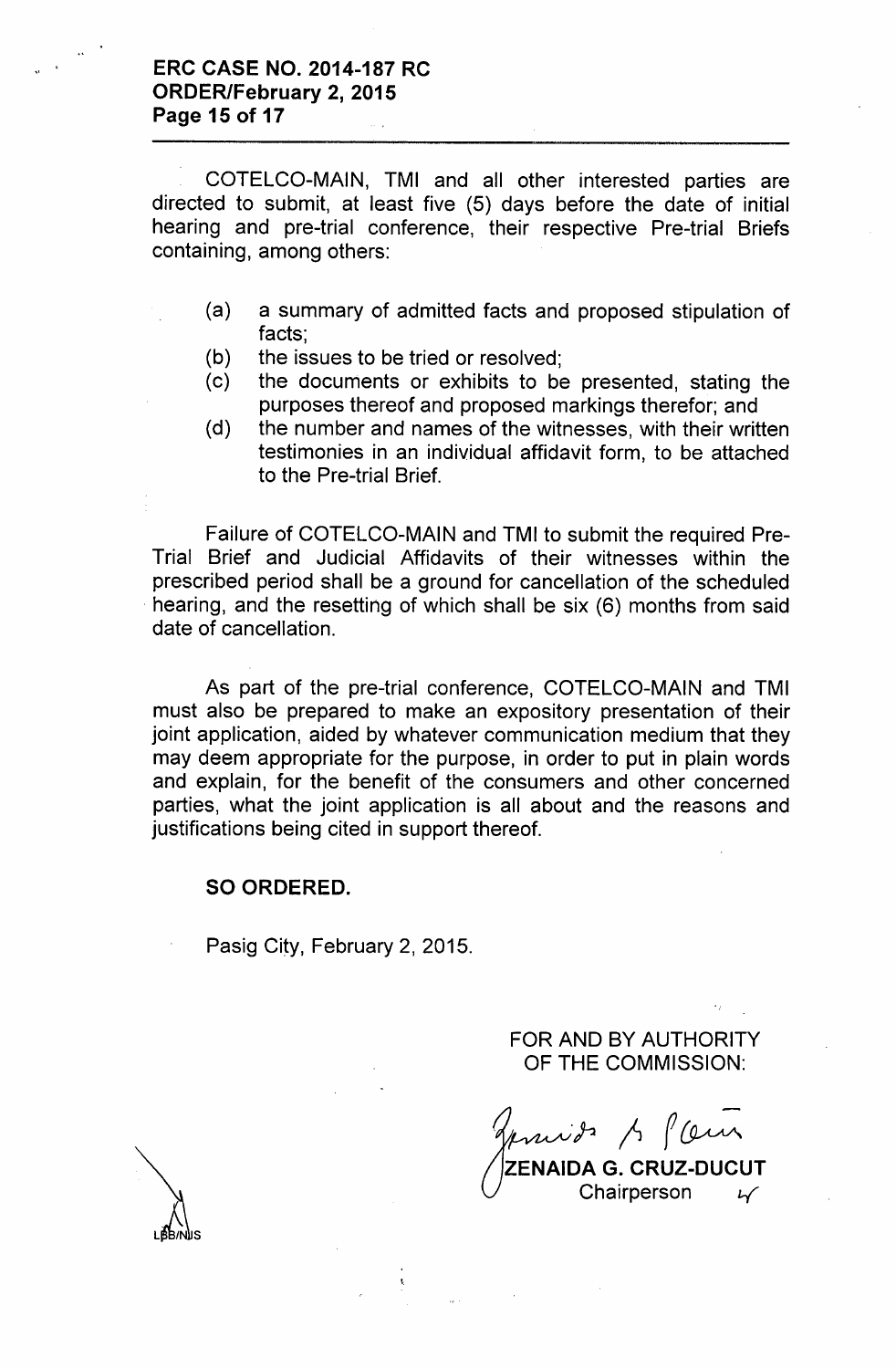### Copy Furnished:

- 1. Attys. Roy Enrico C. Santos & Jerwin James C. Lim PUYAT, JACINTO & SANTOS Counsel for TMI 5th & 12th Floors, VGP Center, 6772 Ayala Avenue, Makati City
- 2. Attys. Alan C. Gaviola & Alan Byrne S. Gaviola A.C. GAVIOLA LAW OFFICE Counsel for COTELCO-MAIN Rm. 203, 2/F Crown Port View Hotel 3rd Ave., North Reclamation Area, Cebu City
- 3. COTABATO ELECTRIC COOPERATIVE, INC. (COTELCO-MAIN) Matalam, North Cotabato

# 4. The Office of the Solicitor General 134 Amorsolo Street, Legaspi Village Makati City, Metro Manila

- 5. The Commission on Audit Commonwealth Avenue Quezon City
- 6. The Senate Committee on Energy GSIS Building, Roxas Boulevard Pasay City
- 7. The House Committee on Energy Batasan Hills, Quezon City
- 8. Office of the President of PCCI Philippine Chamber of Commerce and Industry (PCCI) 3<sup>rd</sup> Floor, ECC Building, Sen. Gil Puyat Avenue Makati City
- 9. Office of the Provincial Governor Province of North Cotabato
- 10. Office of the City Mayor Kidapawan City, North Cotabato